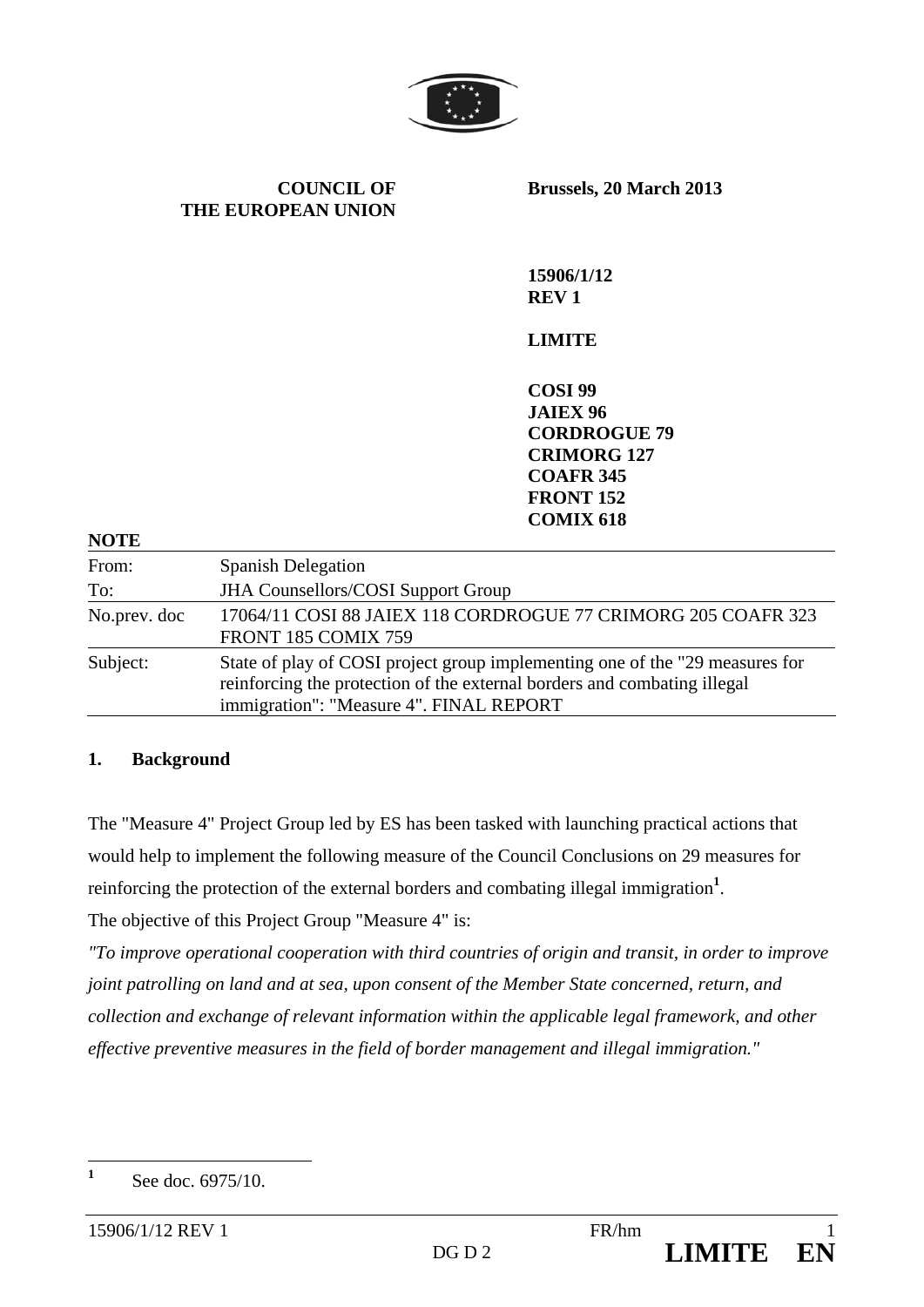Spain took the leadership of the Project Group with the following participants: LV, PT, COM and Frontex. CY, FR, IT and MT joined the PG later (IT as a co-leader), following the closure of "Measure 17" Project Group, decided by FR and IT co-leaders in September 2011. The first meeting of the project group took place in Madrid on 30 November 2010 with a triple aim: firstly, to inform all participants about the objectives (see doc. 11864/2/10); secondly, to open the discussion on the draft proposals and, thirdly, to prepare an action plan. The main proposals focused on a secured communication network in the Mediterranean area and on cooperation with third countries, to facilitate organisation of joint patrols. Finally, 7 proposals and 3 actions to implement them were presented to the COSI Support Group on 28 January 2011 (see DS 1052/11). COSI Support Group members were then regularly kept informed about the implementation of actions. An intermediate report was issued on (doc. 17064/11) and presented in COSI meeting on 8 December 2011.

#### **2. State of play**

The current state of play regarding the implementation of these proposals, stressing the further events that entail an update of the doc. 17064/11 is the following:

On 25-11-2011 France has signed Declaration partnership joining to the agreement reached on  $7<sup>th</sup>$ July 2011 (see doc. 17064/11).

On 29-07-2012 Libya has signed a Declaration Partnership regarding participation in Seahorse Mediterraneo project.

On 6 September 2012 a PG meeting was held again in Brussels to agree the next steps. The following agreements were reached: 6 countries, namely ES, PT, IT, MT, FR and CY signed a written agreement to present a project in the framework of EUROSUR with the support of COM, in order to build a secure network to exchange information on illegal immigration matters in the Mediterranean area. EL has been invited to join. ES, as Group leader has sent a formal invitation to EL to sign a partnership Declaration.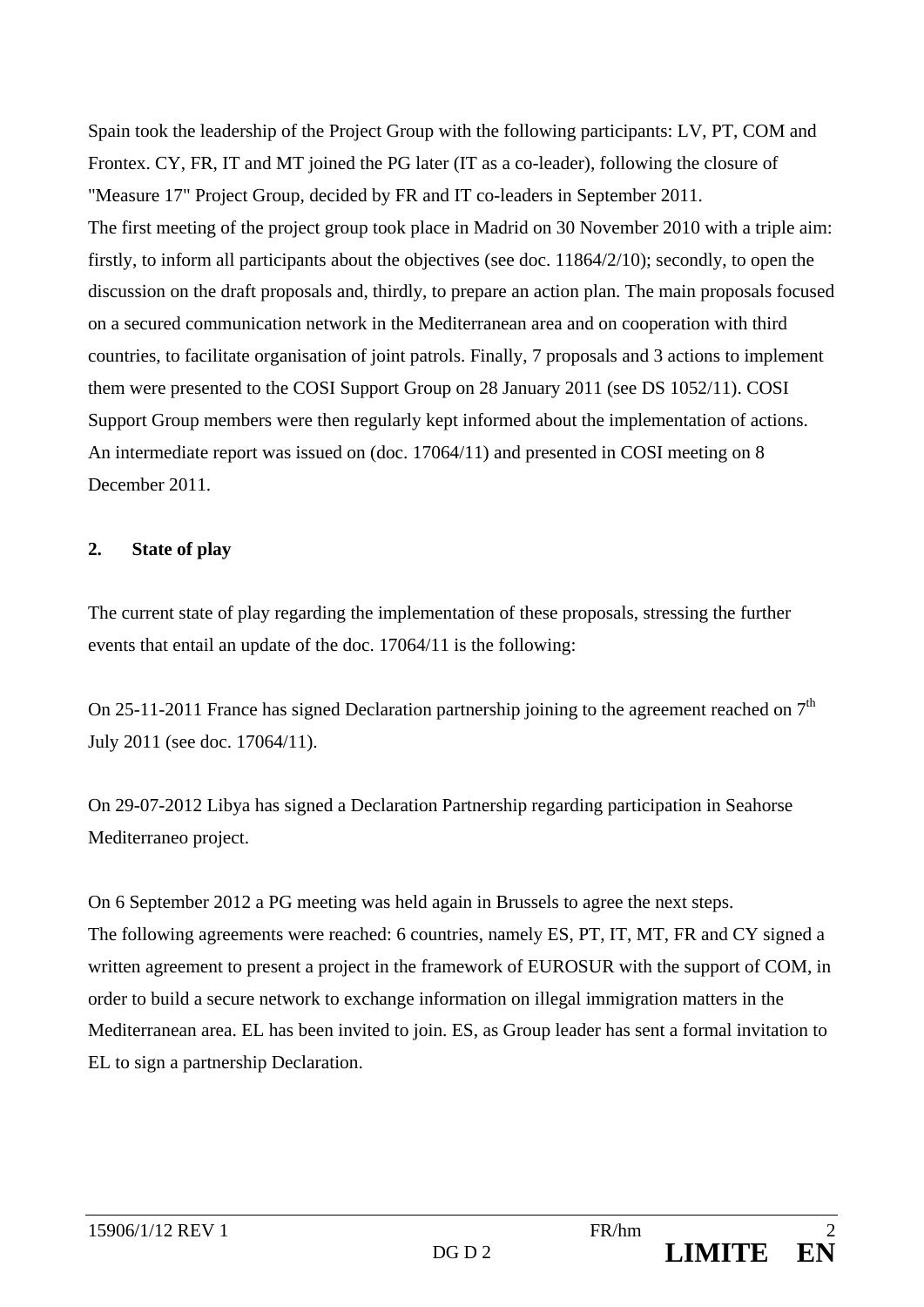- 1. The basis for this agreement is that the regional centres of the network will be based in Italy and Malta. A compromise was reached on the use of a system compatible with the Seahorse network, which is already working successfully in the Atlantic. It was agreed to call this future network and project to be presented to the European Commission "Seahorse Mediterraneo". Participating MS accepted that Spain (Guardia Civil) will be the applicant to the European Commission.
- 2. COM expressed its willingness to support this initiative from Member States because of the added value of the project, which is totally in line with EUROSUR step 3. The project could be funded by External Borders Fund (Community Actions) and the Thematic Programme for cooperation with third countries (Europe Aid). COM explained that because of legal constraints, the thematic Programme could not fund any National Contact Point in MS including Italy and Malta, as foreseen initially, just the African NCPs.

So it was decided that the initiative will be presented as it was done in the PG meeting on 5 May 2011 (see doc. 17064/11), with some additional remarks:

- o Project 1/ Thematic programme. 100% EU funds could be used to the benefit of third countries (Libya, and possibly Algeria, Egypt and Tunisia). Third countries will connect EUROSUR network through a number of MS National Coordination Centre including the so called MEBOCC and its back up. They could be invited to send Liaison Officers to develop their cooperation with EU countries. The MEBOCC could also be used as an International Coordination Centre during the implementation of joint patrols coordinated by Frontex. MEBOCC and its back up will be based in Italy and Malta in accordance with the principle of solidarity: these countries are in the middle of the Mediterranean and are also currently suffering the main problems related to this issue. Maritime training for third countries will be included as a part of the project.
- o Project 2/ External Border funds (Community Actions). About 90% EU funds could be used for EU Mediterranean countries which want to join the network via National Contact Points (NCPs). To date CY, ES, IT, MT, FR and PT have signed a partnership declaration.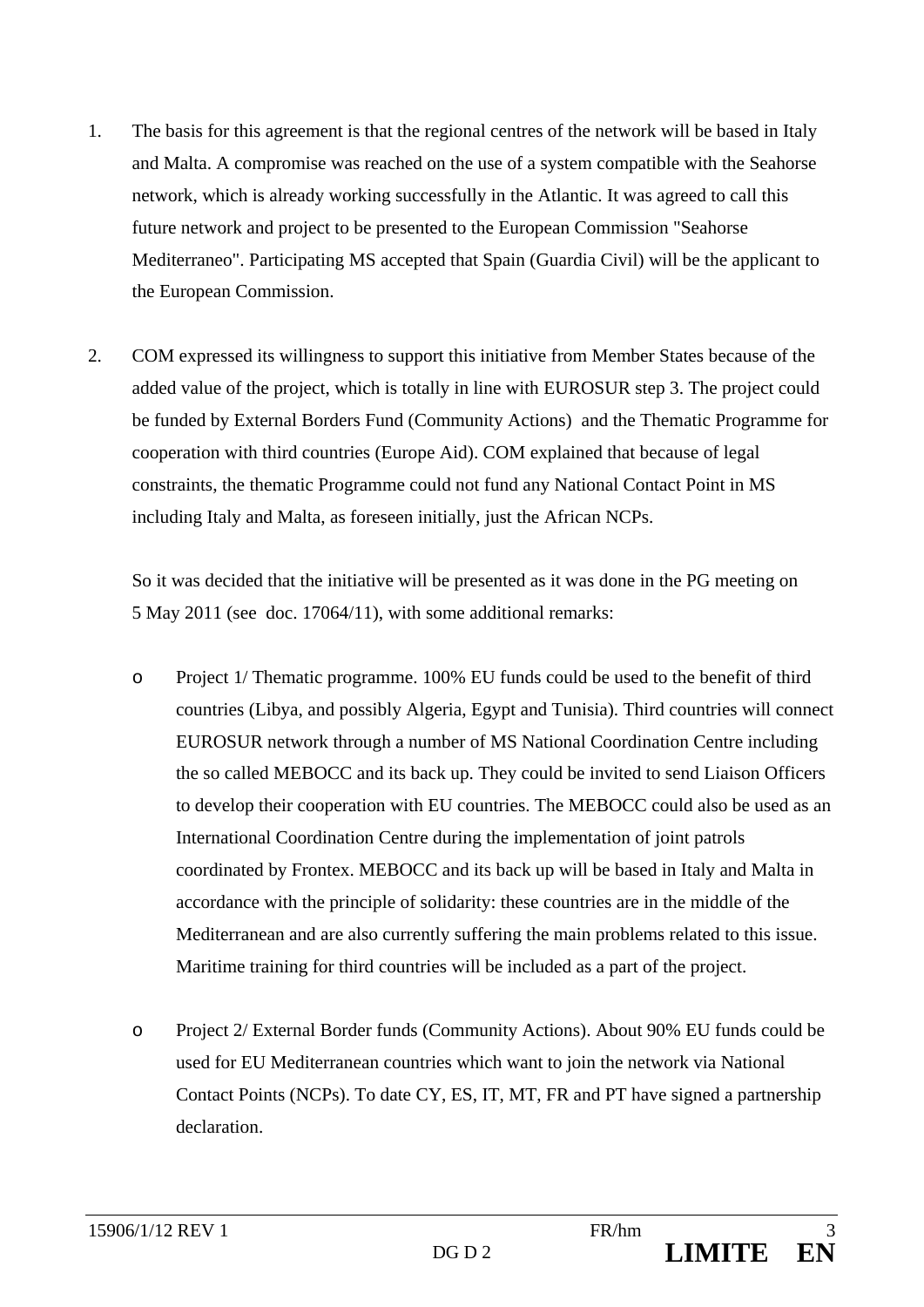- 3. **A draft action fiche for the Seahorse Mediterranean network has been presented by ES and COM**. Member States have received it already when they were informed about it in the Development and Cooperation Instrument (DCI) Committee in early July and will now be formally consulted through written procedure as preliminary step to launch the project.
- 4. ES proposed installing two NCPs in Libya, namely Tripoli and Bengasi, as requested by the Libyan Coast Guard, due to the importance of Libya role in Central Mediterranean, and also the long coast of this Mediterranean country. This proposal was agreed by the COM and the participating MS.
- 5. Regarding the participation of other African countries, it was agreed to concentrate efforts on Tunisia. ES, IT and FR agreed to make a new visit to Tunisia in order to present again the initiative to the authorities of this country. ES will lead the visit. COM and the MS decided to launch the project by the beginning of 2013, even with the only participation of Libya (2 NCPs in Tripoli and Bengasi), due to the importance of the project for the development of EUROSUR step 3.

## **3. Evaluation**

## 3.1 Effectiveness

The PG has achieved the main objectives pursued under measure 4 as regards giving a major boost to the implementation of MED SEAHORSE in order to:

- Establish a communication network similar to the one implemented in the SHAN (Seahorse Atlantic Network) between coastal countries, MS and third countries.
- Set up communication centres within the Coast Guard Services (or other relevant services) in coastal countries around the Mediterranean to address illegal immigration by sea, exchange information, and improve the effectiveness and coordination of the available resources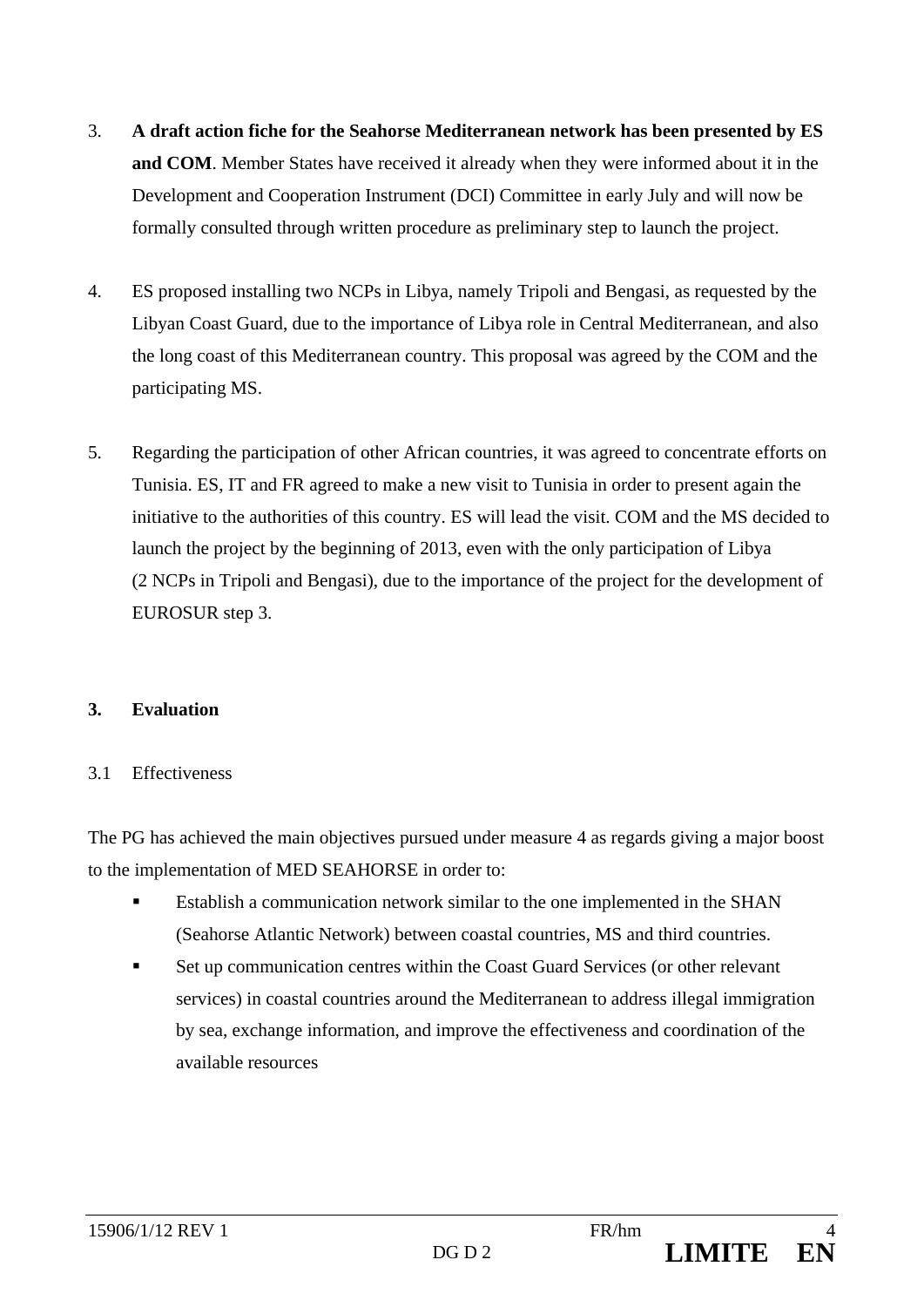Through the project, targeted African countries will receive support to install and run at national level a technical system allowing each of them to exchange among themselves as well as with the border authorities of neighbouring Mediterranean Member States (in particular Spain, France, Portugal, Italy, Malta, Greece and Cyprus), in a secure and timely manner, information as regards illegal or suspect activities originating in or transiting through any of their respective countries and directed towards the others, or spotted by any of them within the international waters of the Mediterranean, as well as to organise a coordinated response to prevent it or to address its consequences.

#### 3.2 Coherence

The activities developed by the project will take place in the framework of a broader initiative being implemented within the European Union, the **European Border Surveillance System (EUROSUR**). This initiative was proposed by the Commission through its Communication (doc. 6665/08 FRONT 25 COMIX 144) of February 2008 and received the political support of the Council in June and February 2010 as well as from the European Council in June 2011. In December 2011, the Commission presented a draft Regulation for establishing EUROSUR as of 1 October 2013 (doc. 18666/11 FRONT 203 CODEC 2462 COMIX 849), which is currently being negotiated in the Council and the European Parliament. In parallel, Member States and Frontex are developing, testing and establishing the different envisaged components of EUROSUR at national and European level.

EUROSUR is aimed at establishing a common technical framework to support Member States' authorities, centrally coordinated and supported by FRONTEX, in reaching full situational awareness at the Southern and Eastern EU external borders and increasing the reaction capability of their border control authorities and national law enforcement authorities, […] for the purpose of detecting, preventing and combating illegal migration and cross border crime and consequently contributing to better protecting and saving the lives of migrants. It is anticipated that an important factor contributing to the success of the EUROSUR system is cooperation with the border authorities of the third countries neighbouring the EU, in sharing information and coordinating reactions to common challenges. The approach proposed by the Commission through its Communication foresees the establishment of several regional networks of countries around the external border of the EU, each of them being composed both by some Member States and some of the third countries neighbouring the EU.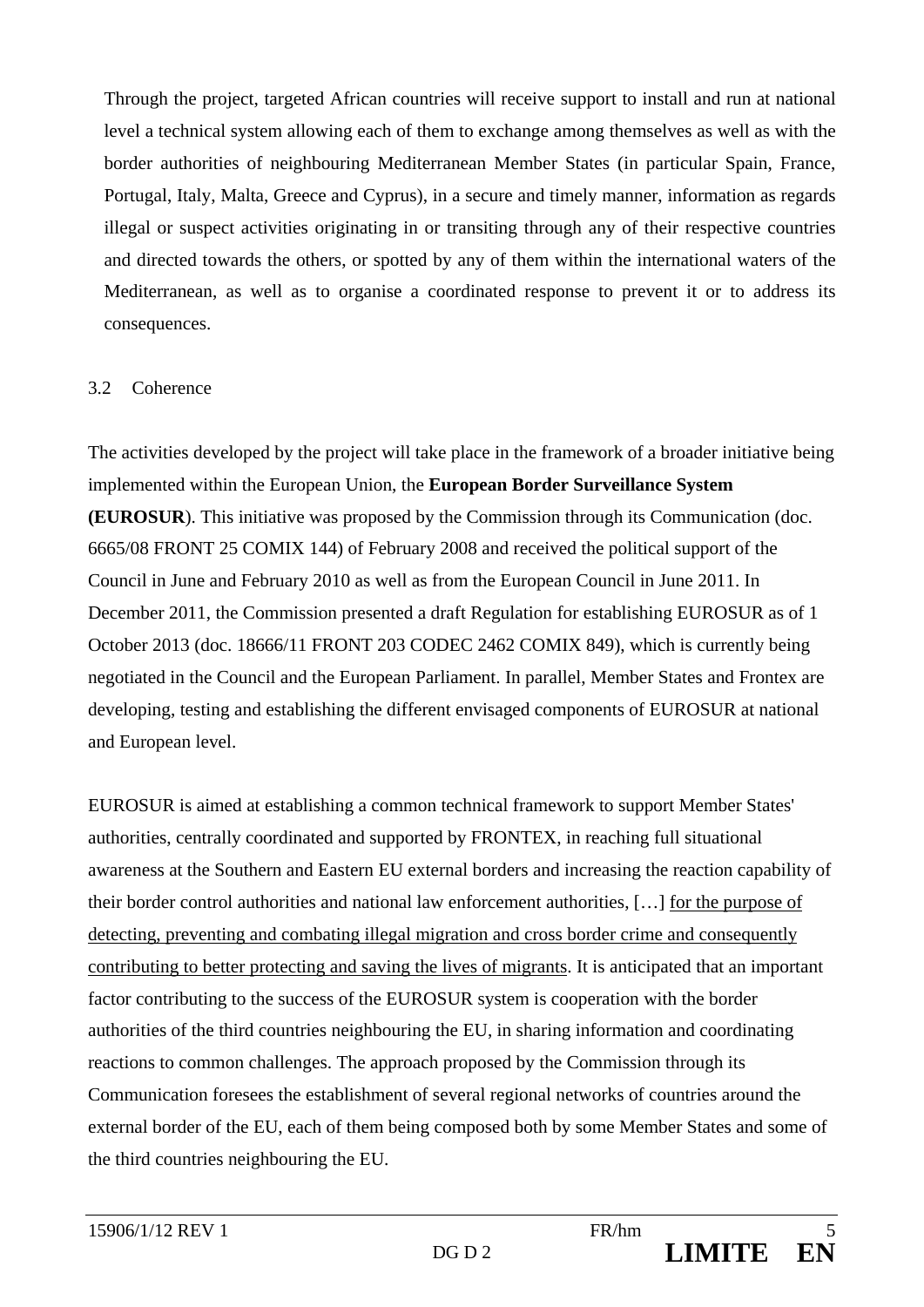Within each regional network the participants would share information among them (with the Member States putting at the disposal of the third countries part of the regionally relevant information received via the EUROSUR system, and conversely feeding the database of the latter with the information received from third countries). By doing this, they would build up the capacity to address common challenges and to protect their respective security.

**The Seahorse Mediterranean Network project aims at contributing to the development of one of the regional networks meant to flank the EUROSUR system so duplications are avoided.** 

**When appropriate, at the request of any member state***,* **COSI and other competent Council bodies will be informed by ES of the state of play of the Seahorse Mediterranean Network project.**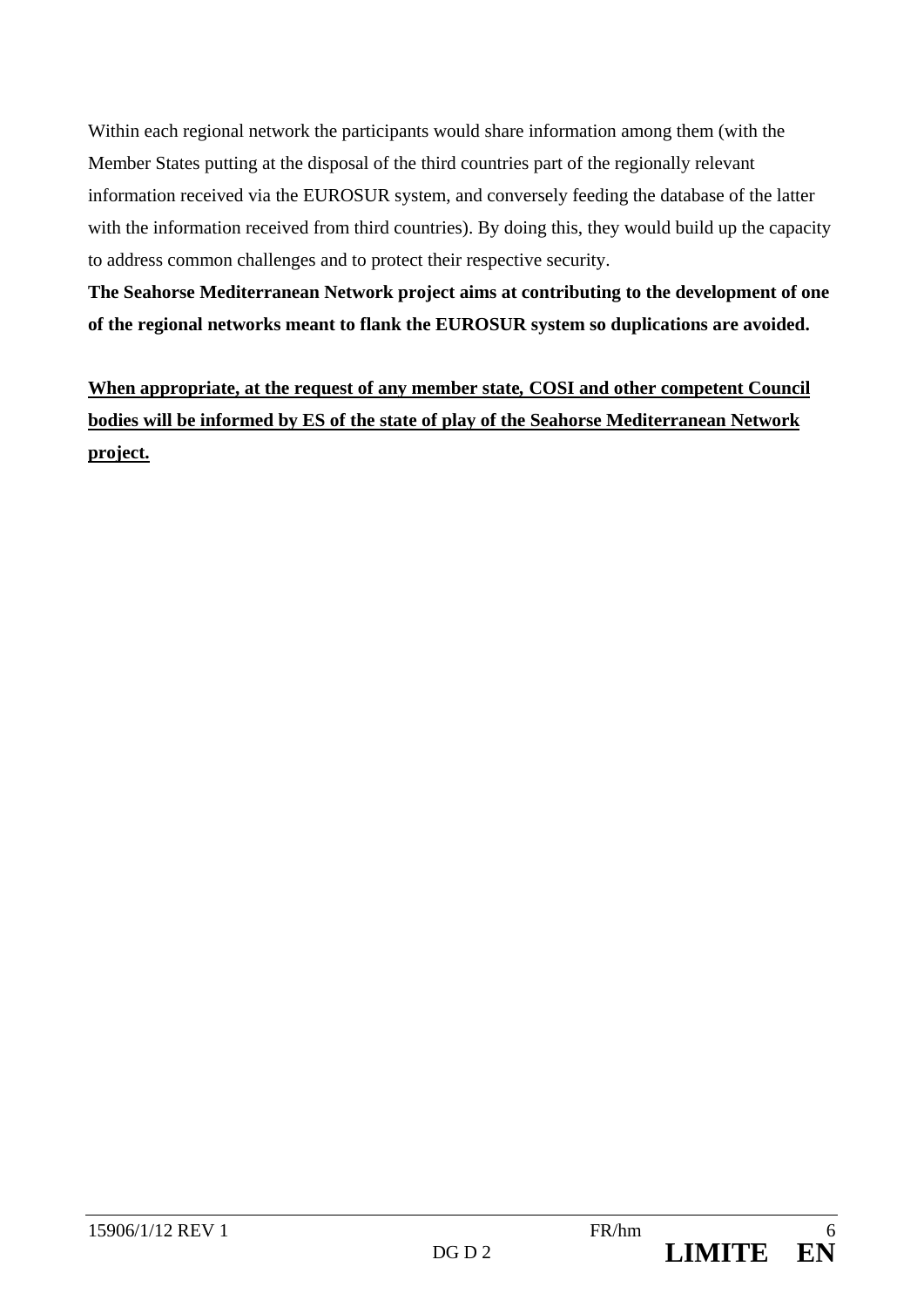## **4. Conclusion**

**It was proposed by ES and accepted by all the participating MS and COM to continue the works in the framework of EUROSUR. So, ES proposes to COSI to formally close PG Measure 4 and to continue the initiative as agreed***.* 

| <b>Actions still to be</b> | <b>Deadline</b>  | <b>Beneficiaries</b> | <b>Responsible</b> | <b>Partners</b> | <b>State of play</b> | <b>Results</b>   |
|----------------------------|------------------|----------------------|--------------------|-----------------|----------------------|------------------|
| continued                  |                  |                      |                    |                 |                      | expected         |
| 1/ Thematic                | $-1st$ half 2013 | - Third countries:   | $- ES$             | PG members (CY, | - Agreement at       |                  |
| programme:                 |                  | Libya (Tripoli and   |                    | MT, PT, FR.IT)  | European level has   | Implementation   |
| Presentation of            |                  | Bengasi) and         |                    | - COM           | been reached between | of a secured     |
| "Seahorse                  |                  | possibly Tunisia,    |                    |                 | CY, ES, IT, MT, FR   | communication    |
| Mediterraneo"              |                  | Algeria, Egypt,      |                    |                 | and PT               | network based    |
| network project to         |                  |                      |                    |                 | - COM supports the   | on national      |
| COM in the                 |                  |                      |                    |                 | project              | contact points   |
| framework of               |                  |                      |                    |                 | - Agreement has been | - Development    |
| <b>EUROSUR</b>             |                  |                      |                    |                 | reached with Libya.  | of exchange of   |
| $(\arctan 3)$              |                  |                      |                    |                 | Replies from other   | information      |
|                            |                  |                      |                    |                 | third countries are  | between third    |
|                            |                  |                      |                    |                 | expected             | countries and    |
|                            |                  |                      |                    |                 |                      | MS on illegal    |
|                            |                  |                      |                    |                 |                      | immigration by   |
|                            |                  |                      |                    |                 |                      | sea with a       |
|                            |                  |                      |                    |                 |                      | special focus on |
|                            |                  |                      |                    |                 |                      | suspect ships    |
|                            |                  |                      |                    |                 |                      | and persons, via |
|                            |                  |                      |                    |                 |                      | the network      |
|                            |                  |                      |                    |                 |                      | devoted to that  |
|                            |                  |                      |                    |                 |                      | matter           |

EN